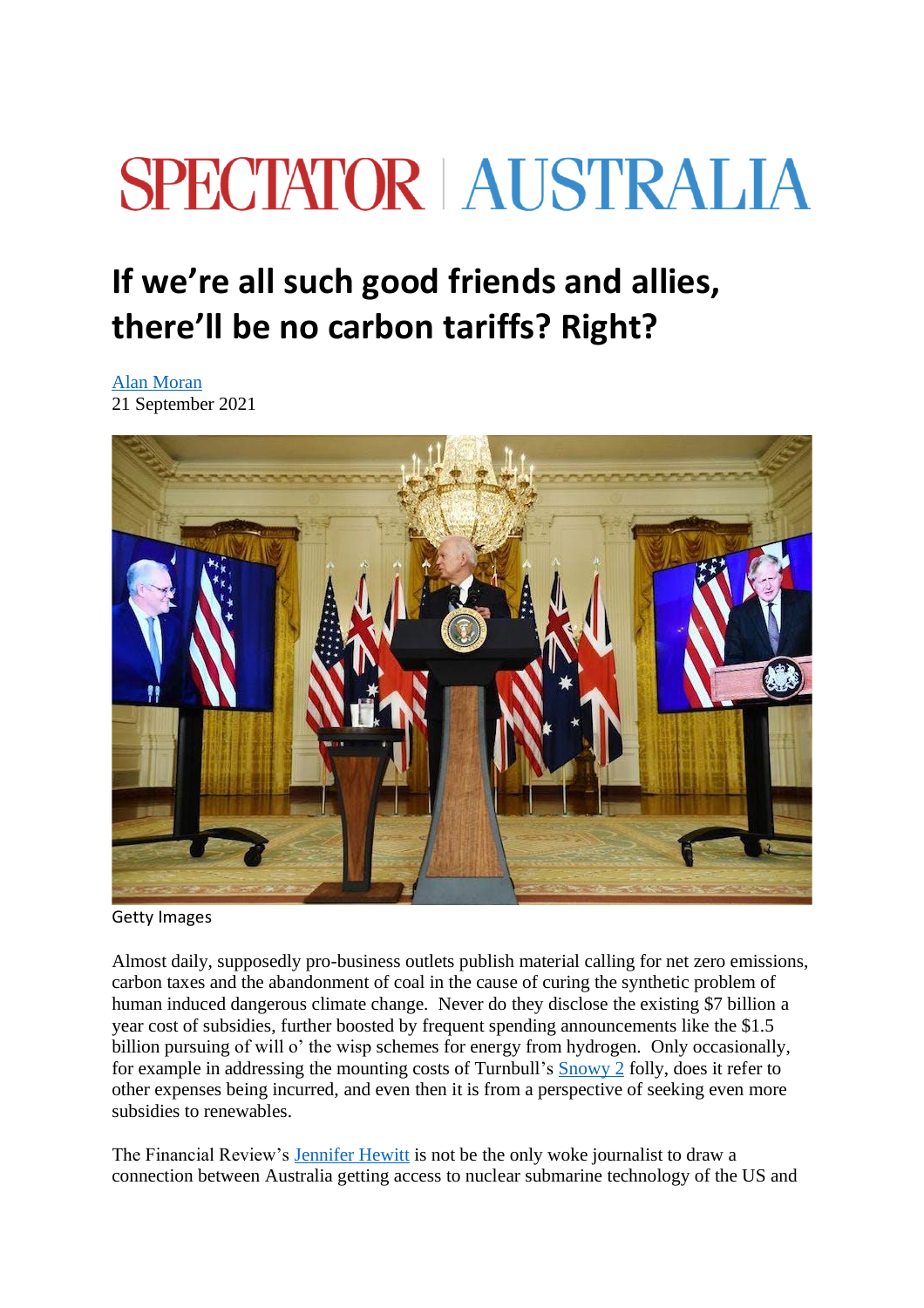UK, and those two countries' clamour for the abandonment of coal. Is the promise of modern subs conditional on Australia accepting a new 2030 emission target? If so, we "burn the village to preserve it"; we undermine our economy to save it!

Internal and external pressures on Australia to incur even more emission-suppressing costs come at a critical juncture.

Global emissions have steadily risen in spite of the Kyoto agreement in 2007 – those in the west have collapsed due to taxes and other restraints, those in the developing world have surged. [UN Secretary General](https://www.theaustralian.com.au/world/the-times/un-declares-world-is-out-of-time-on-emissions/news-story/129c0170b625d4ad26aa02c7ab8ad75c) Antonio Guterres has recently echoed two decades of assertions that, 'The world is "out of time" to act on climate change unless there are immediate large-scale reductions in greenhouse gasses.' He claims the coming Glasgow meeting 'must be the "turning point".'

Disappointing for the Secretary General would be [UN reports,](https://unfccc.int/news/full-ndc-synthesis-report-some-progress-but-still-a-big-concern) where instead of approaching the goal of net zero greenhouse gas emissions, countries' Nationally Determined Contributions [\(NDCs\)](https://unfccc.int/process-and-meetings/the-paris-agreement/nationally-determined-contributions-ndcs/nationally-determined-contributions-ndcs) imply a 16 per cent increase to 2030. Moreover, "A sizeable number of NDCs from developing countries contain conditional commitments to reduce emissions, which can only be implemented with access to enhanced financial resources and other support." And [No nation](https://edition.cnn.com/2021/09/15/world/climate-pledges-insufficient-cat-intl/index.html) has a climate plan that meets their obligations.

Neither [India or China](https://www4.unfccc.int/sites/ndcstaging/Pages/LatestSubmissions.aspx) have updated their NDC's since 2016. China says that unless US ceases to criticise it, it will sabotage [the Paris treaty.](https://english.kyodonews.net/news/2021/09/fb68ea859633-china-tells-us-prolonged-tensions-would-hurt-climate-cooperation.html?mc_cid=1b895c5378&mc_eid=b53a592ab8) Previously, climate policy was said to be an oasis of cooperation between the two countries, even though China's supposed emission restraints are decades into the future. China told [John Kerry](https://www.scmp.com/news/china/diplomacy/article/3147540/china-tells-us-envoy-john-kerry-it-will-follow-its-own-climate?mc_cid=18776b30ea&mc_eid=b53a592ab8) that it rejects taking emission reduction measures that are said to be necessary to meet the 1.5C maximum global temperature increase.

And [India](https://www.thehindu.com/news/national/no-firm-commitment-from-india-on-net-zero-says-john-kerry/article36459445.ece) has joined China in refusing to commit to net zero.

Renewable energy subsidies are policy priorities for US and UK. In President Biden's case they are at the heart of US \$3.5 trillion "build back better" and of paramount concern to his base; for Boris Johnson a failure of the Glasgow meeting will mean a waste of the political capital he has spent on it.

But Biden's renewables plans and associated closures of hydrocarbons plant are [unlikely to](https://www.wsj.com/articles/reconciliation-bill-clean-electricity-payment-program-cepp-energy-prices-manchin-sinema-11631829301?mc_cid=6b407fa84e&mc_eid=b53a592ab8)  [pass](https://www.wsj.com/articles/reconciliation-bill-clean-electricity-payment-program-cepp-energy-prices-manchin-sinema-11631829301?mc_cid=6b407fa84e&mc_eid=b53a592ab8) since some Democrat Senators see them as, "killing jobs, raising costs, and provoking the sort of power crises seen in Texas and California."

In the case of the UK, Boris Johnson has already had to back down on a proposal to reduce greenhouse gas emissions by replacing gas boilers.

Added to this is the reality of the cost and unreliability of wind/solar is becoming apparent with popular [concern](https://www.dailymail.co.uk/news/article-10003047/Household-bills-soar-1-500-year.html) about electricity prices, likely to be intensified as the outcome of forward price hits consumers' bills.